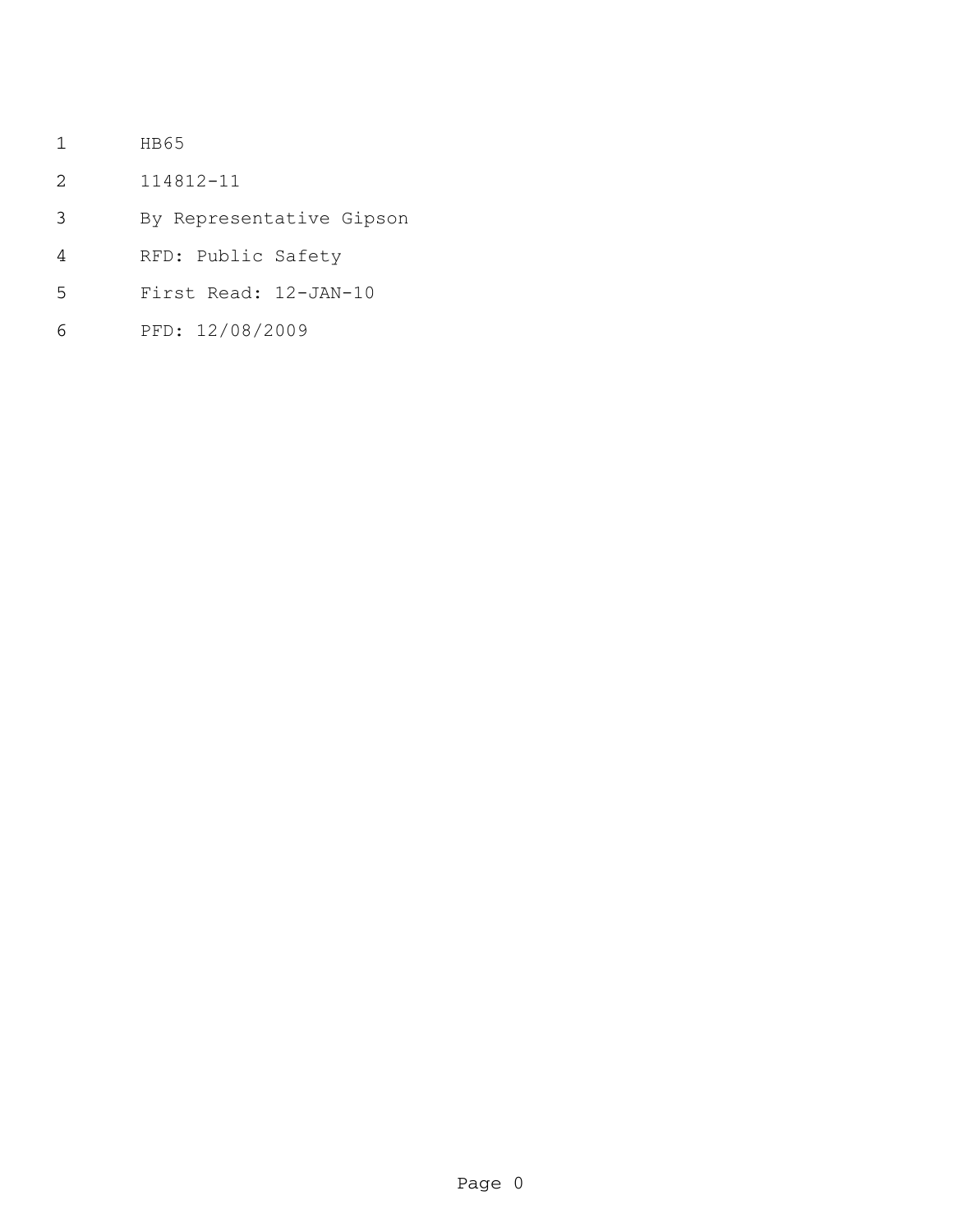HB65

ENROLLED, An Act,

 To amend Sections 32-5-64, 32-6-7.2, and 32-6-8 of the Code of Alabama 1975, relating to 3-stage graduated driver's licenses or licensing criteria; to allow the licensed driver accompanying a student in any driver training program to be 21 years of age or older; to further provide for restrictions on driver's licenses for persons 16 or 17 years of age including restrictions on the use of certain communication devices; to provide for the age of the licensed driver occupying the seat next to a driver 16 years of age or 12 older who has a State I learner's permit; and in connection therewith would have as its purpose or effect the requirement of a new or increased expenditure of local funds within the meaning of Amendment 621 of the Constitution of Alabama of 1901, now appearing as Section 111.05 of the Official Recompilation of the Constitution of Alabama of 1901, as amended.

BE IT ENACTED BY THE LEGISLATURE OF ALABAMA:

 Section 1. Sections 32-5-64, 32-6-7.2, and 32-6-8 of the Code of Alabama 1975, are amended to read as follows: "§32-5-64.

 "Any person under the age of 16 years who shall drive or operate any motor vehicle upon the public highways of this state shall be guilty of a misdemeanor, and shall be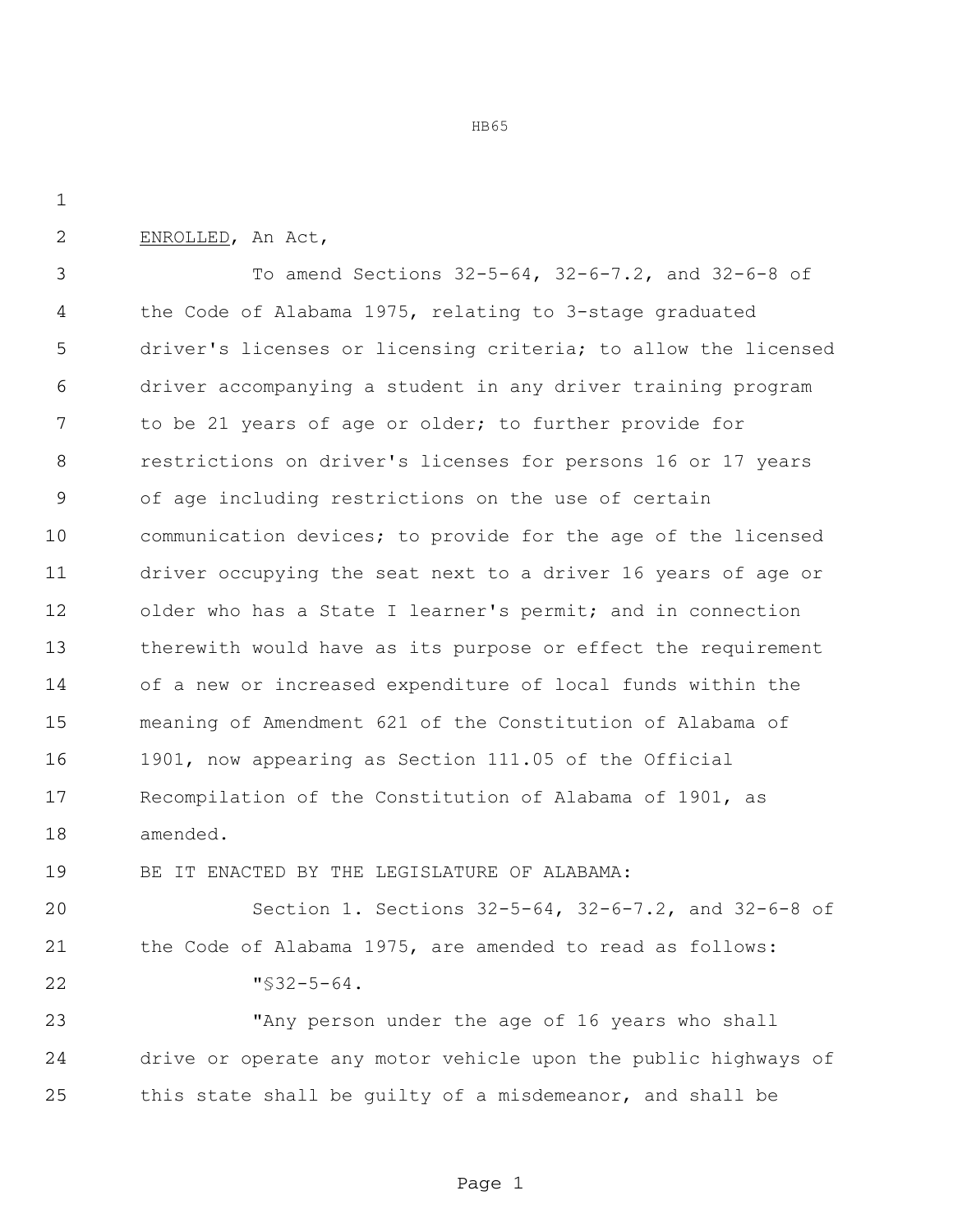1 dealt with as provided by the juvenile laws of this state<del>;</del> **provided, that the provisions of this.** This section shall not apply to any student enrolled in a driver training program approved by the State Superintendent of Education or the Director of Public Safety while driving or operating a motor vehicle pursuant to the instructional program. However, no student in any driver training program who is under 16 years of age shall drive or operate any motor vehicle unless accompanied by a licensed driver who is 21 years of age or older.

"§32-6-7.2.

 "(a) A person who is under the age of 18 may not 13 apply for a **Stage II restricted** regular driver's license until 14 the person has held a **Stage I** learner's license issued pursuant to Section 32-6-8 or a comparable license issued by another state for at least a six-month period.

 "(b) In addition to any other requirements of this chapter, if the applicant for a driver's license is 16 years of age, he or she shall submit to the Department of Public Safety the following:

 "(1) A verification form provided by the Department of Public Safety signed by a parent or legal guardian 23 consenting to the licensure of the applicant and granting **permission for the applicant to drive without supervision.**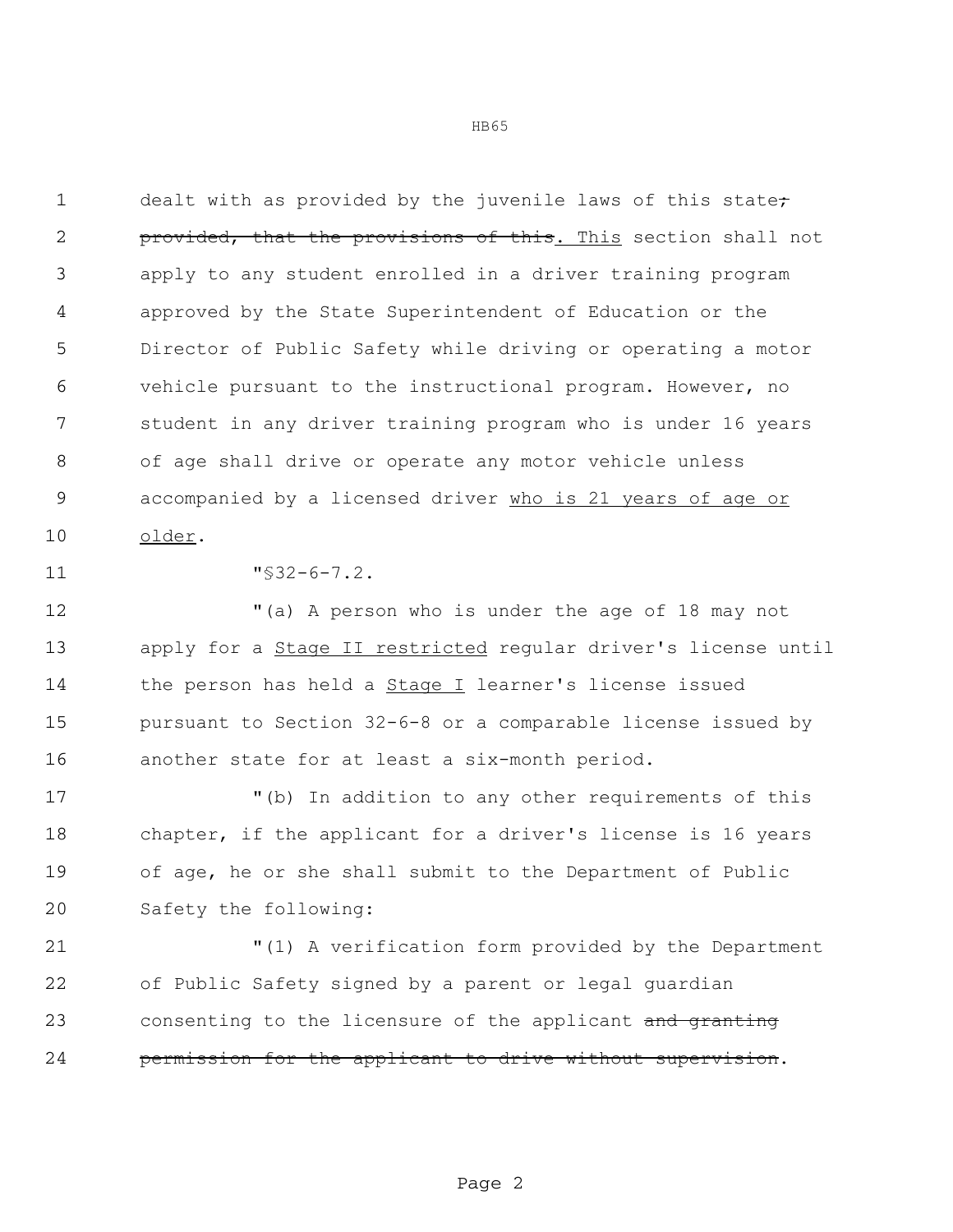"(2) A verification form provided by the Department of Public Safety signed by a parent, legal guardian, or licensed or certified driving instructor certifying that the applicant has completed a minimum of 30 hours of behind-the-wheel driving practice, or submission of a certificate of completion from the State Department of Education that the applicant has passed a driver's education course approved by the State Department of Education.

 "(c) A person who is issued a regular driver's 10 license after October 1, 2002, who is age 17 and has been licensed for less than six months or who is age 16 shall be deemed to have a Stage II restricted driver's license. The person may not operate a vehicle under any of the following conditions:

 "(1) Between 12:00 o'clock midnight and 6:00 o'clock a.m. 10:00 o'clock p.m. on Sunday, Monday, Tuesday, Wednesday, 17 or Thursday and 6:00 o'clock a.m. on Monday, Tuesday, 18 Wednesday, Thursday, or Friday and between 11:00 o'clock p.m. on Friday or Saturday and 6:00 o'clock a.m. on Saturday or 20 Sunday unless one of the following exceptions apply applies:

 "a. The licensee is accompanied by a parent or legal guardian.

 "b. The licensee is accompanied by a person who is a licensed driver and is at least 21 years of age or the consent of a parent or legal guardian of the driver is given.

Page 3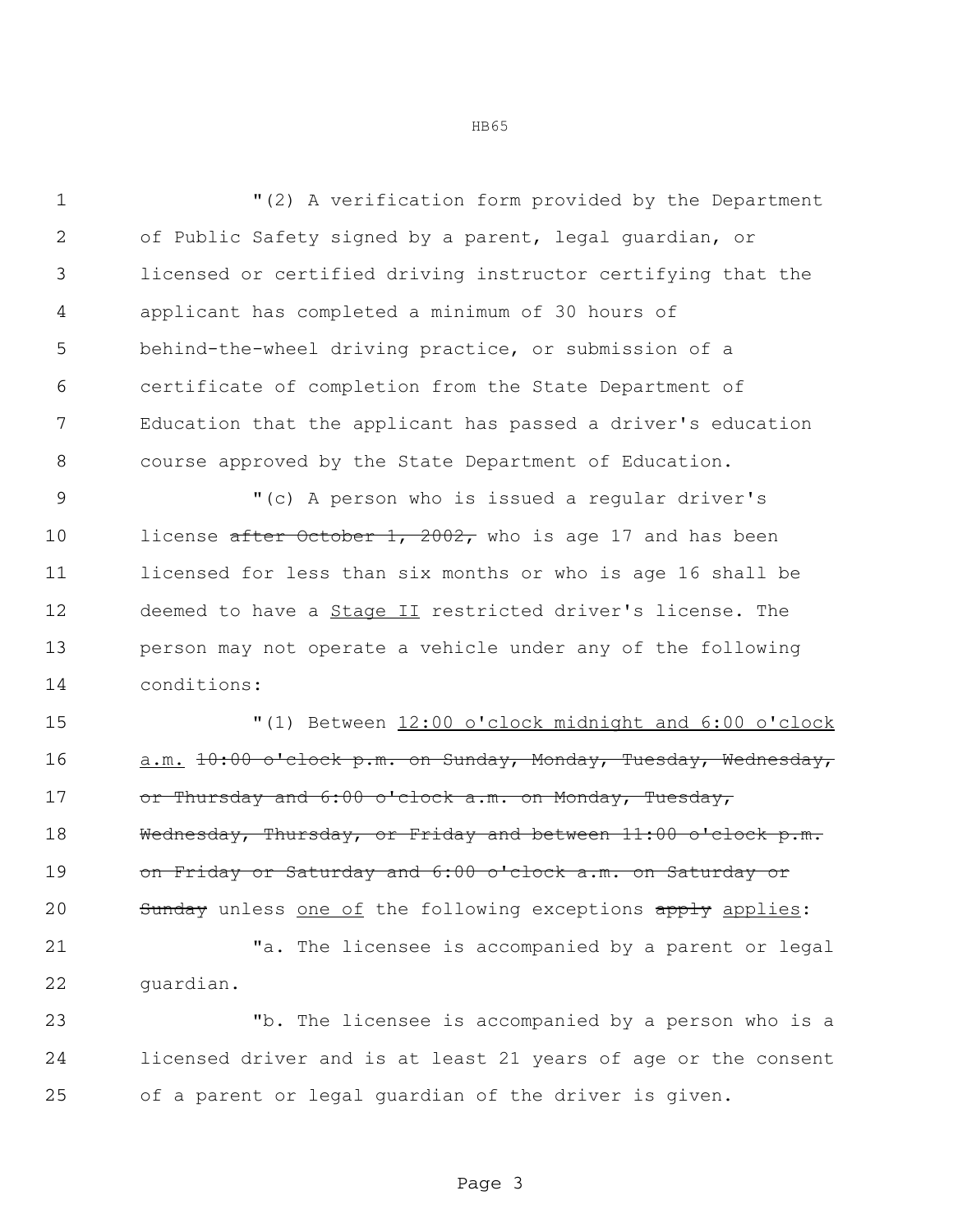"c. The licensee is driving to or from a place where 2 the licensee is employed on a regular basis or works. "d. The licensee is driving to or from a school sponsored event. "e. The licensee is driving to or from an event sponsored by a religious organization. "f. The licensee is driving for the purpose of a medical, fire, or law enforcement related emergency. "g. The licensee is driving to or from a place where the licensee participates in hunting or fishing activities. In 11 order for this particular exception to apply, the licensee must have in his or her immediate possession a valid hunting 13 or fishing license for the activity. Additionally, the **licensee must have in his or her immediate possession items** 15 sufficient to demonstrate that he or she is in fact driving to participate in a hunting or fishing activity that is in season 17 as set out in the rules promulgated by the Commissioner of Conservation and Natural Resources. 19 There are is more than four occupants one

20 passenger in the vehicle not including the parents,  $\sigma$ r legal 21 guardians of the licensee, accompanying family members, or a 22 licensed driver who is at least 21 years of age.

23 "(3) While operating any handheld communication 24 device, including, but not limited to, a cell phone or any

Page 4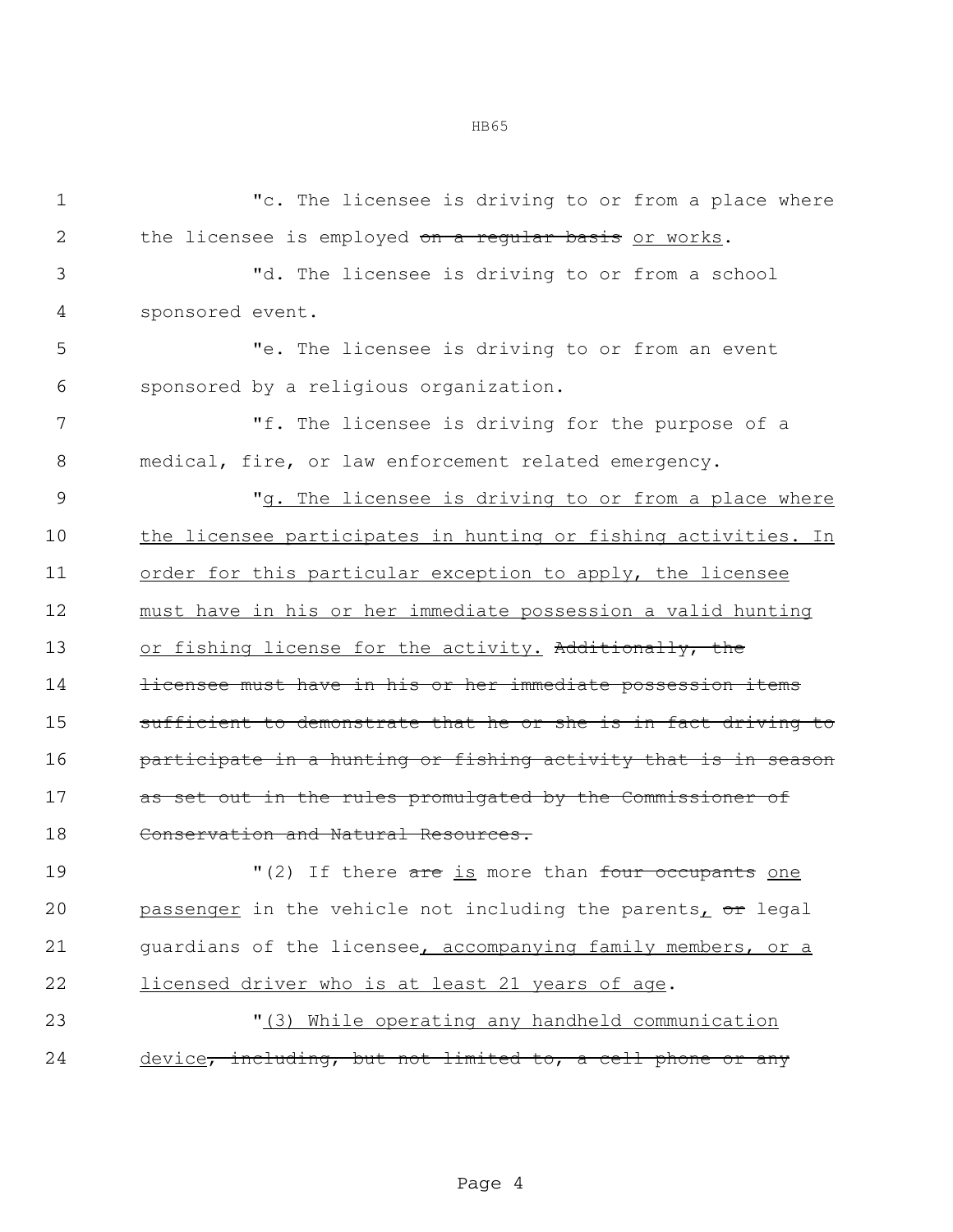HB65

1 other device that sends or receives text messages or emails

 that is nonessential to the functioning of the vehicle. 3 "(d) A violation of this subsection (c) shall not result in a suspension of the person's driver's license, but shall extend the time period for six months that the person is 6 subject to the restrictions of this subsection (c) before the person is eligible to be designated as an unrestricted driver's license holder or until age 18. 9 "<del>(d)</del>(e) The driver's license of any person who is driving with restricted privileges as provided in subsection (c) who during such time is convicted of a second moving traffic violation or is convicted of failure to give information or render aid, racing, fleeing or attempting to elude a law enforcement officer, reckless driving, illegal passing, driving on the wrong side of the road, or any other offense where four or more points are assessed and other violations as designated by rules or regulations promulgated **pursuant to the Administrative Procedure Act, shall be**  automatically suspended for 60 days unless the Alabama Rules of the Road provide a more serious penalty, and the time period that the licensee is subject to the restrictions of subsection (c) shall be extended for six months from the date the person would otherwise be eligible to be designated as an unrestricted driver's license holder or until age 18.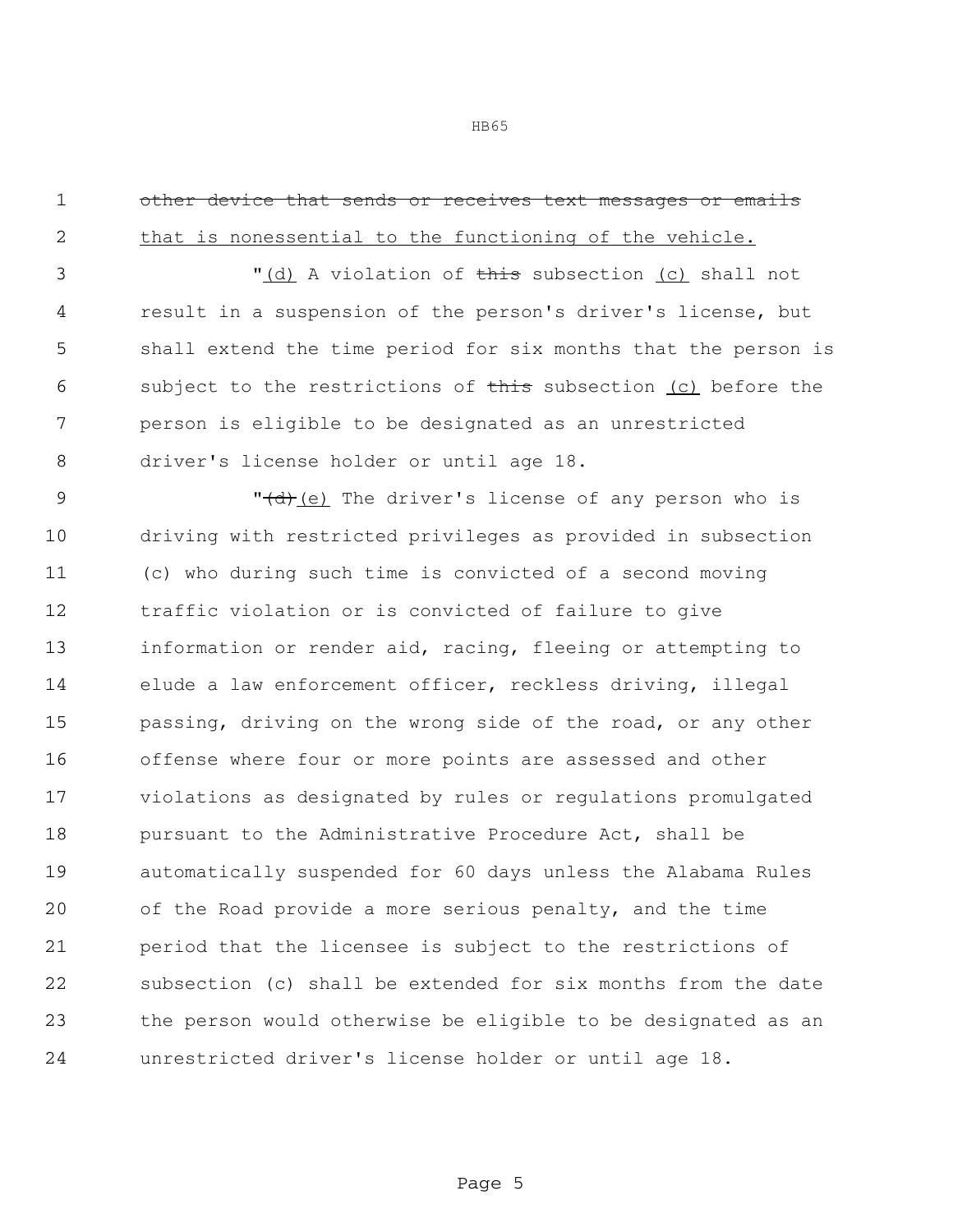1 The license possessed by any resident of 2 this state who is 17 years of age shall be deemed an a Stage III unrestricted driver's license if the license has been issued for a period of six months or longer and the Department of Public Safety verifies that the license holder has not been convicted of a moving violation of the Alabama Rules of the Road within the preceding six months.  $\sqrt{f}(\mathsf{g})$  This section shall not apply to the following: "(1) Any resident of this state age 16 years and over who is married or who is the head of a household. "(2) Any resident who has otherwise been legally relieved of minority. "(3) Any resident who is age 18 or over. "(g) Every driver's license issued prior to October 16 1, 2002, shall be considered an unrestricted driver's license. "(h) A person who drives a motor vehicle in violation of the conditions imposed in subsection (c) shall be guilty of a traffic violation, but shall not be subject to any criminal penalties or court costs. No citation shall be issued for a traffic violation pursuant to this subsection unless the person is stopped by a law enforcement officer for a separate violation of law and issued a citation or warrant for the separate violation. Information concerning a violation pursuant to this subsection shall not be released to any party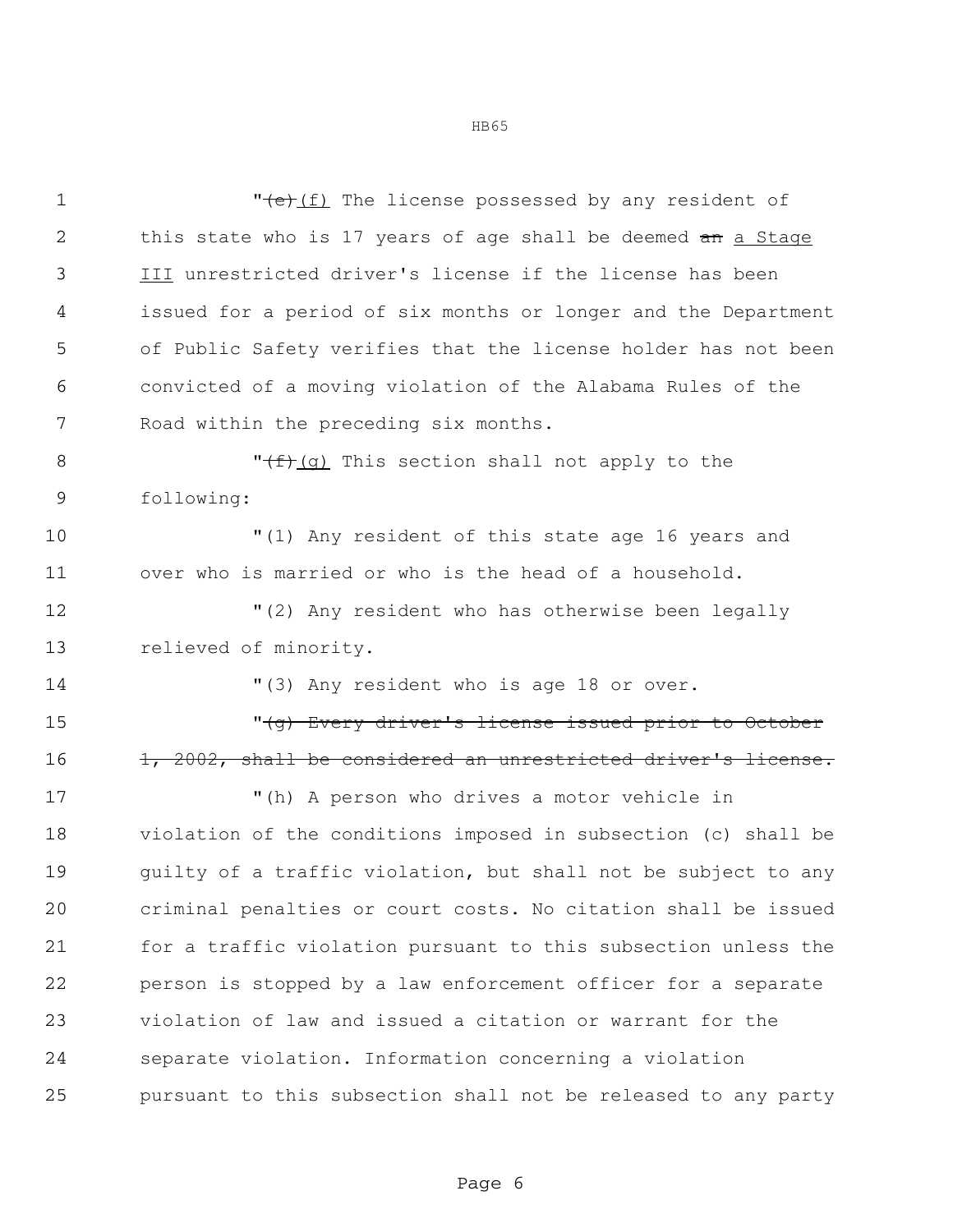and shall not result in any points on a driver's license record.

 "(i) The Department of Public Safety may promulgate reasonable rules and regulations to carry out and to aid in enforcement of this section and Sections 32-6-7.3 and 32-6-8.

"§32-6-8.

 "(a) Any person 16 years of age or older who, except for his or her lack of instruction in operating a motor vehicle, would otherwise be qualified to obtain a driver's 10 license under this article may apply for a learner's license, 11 and the Department of Public Safety, Driver License Division, may issue the license upon a form which shall be provided by 13 the Director of Public Safety, entitling the applicant, while having the license in his or her immediate possession, to drive or operate a motor vehicle upon the highways for a 16 period of four years, except when operating a motorcycle, the person shall be accompanied by a licensed driver who is at 18 least 21 years of age and actually occupying a seat beside the driver. At the time of applying for the license, the applicant shall pay to the Department of Public Safety, Driver License Division, a fee of twenty dollars (\$20), and the Department of Public Safety, Driver License Division, shall give the applicant a learner's license therefor on a form to be provided by the Director of Public Safety. The temporary instruction license may be renewed only by order of the

Page 7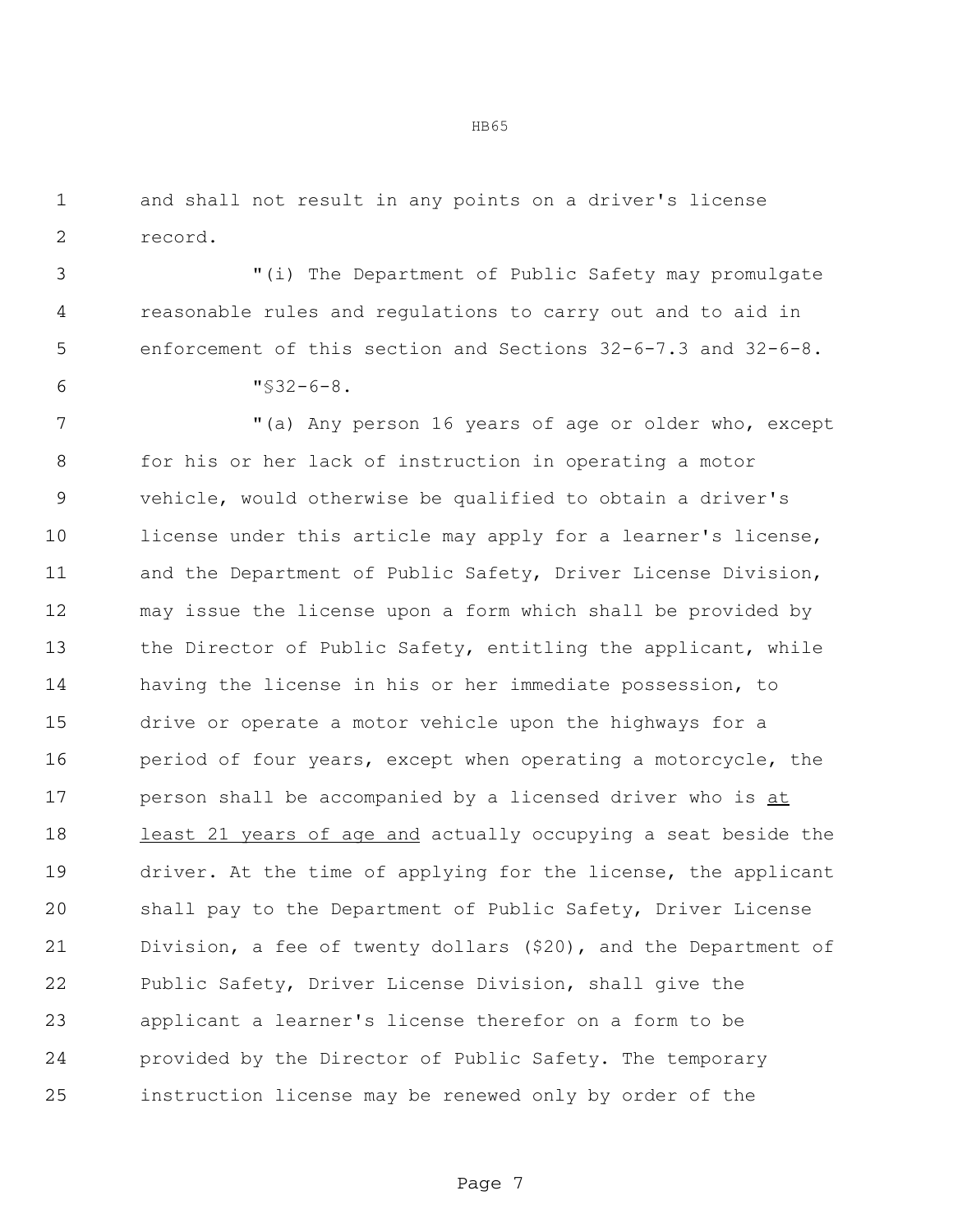Director of Public Safety, and in no case shall the original license be renewed or extended more than once. The Department of Public Safety, Driver License Division, shall not issue the 4 Stage I temporary instruction license until the applicant has undergone the same examination that a person applying for a Stage II or Stage III driver's license is required by law to undergo, with the exception of the driving test, and produced a certificate to that effect signed by the proper examining officer.

 "(b) Any person not less than 15 but under 16 years 11 of age may obtain a **Stage I** learner's license to learn to operate a motor vehicle upon application to the Department of Public Safety, Driver License Division, which license shall entitle the person to operate a motor vehicle when he or she is accompanied by a parent or his or her legal guardian or a person who is age 21 or over who is duly licensed in this state as a motor vehicle operator or when accompanied by a licensed or certified driving instructor who is actually occupying a seat beside the motor vehicle operator. The 20 application for the **Stage I** learner's license shall be accompanied by a payment of a fee of twenty dollars (\$20), to be distributed as provided in Section 32-6-5. The age of the applicant shall be substantiated by the applicant filing with the department a certified copy of his or her birth 25 certificate. A **Stage I** learner's license issued under this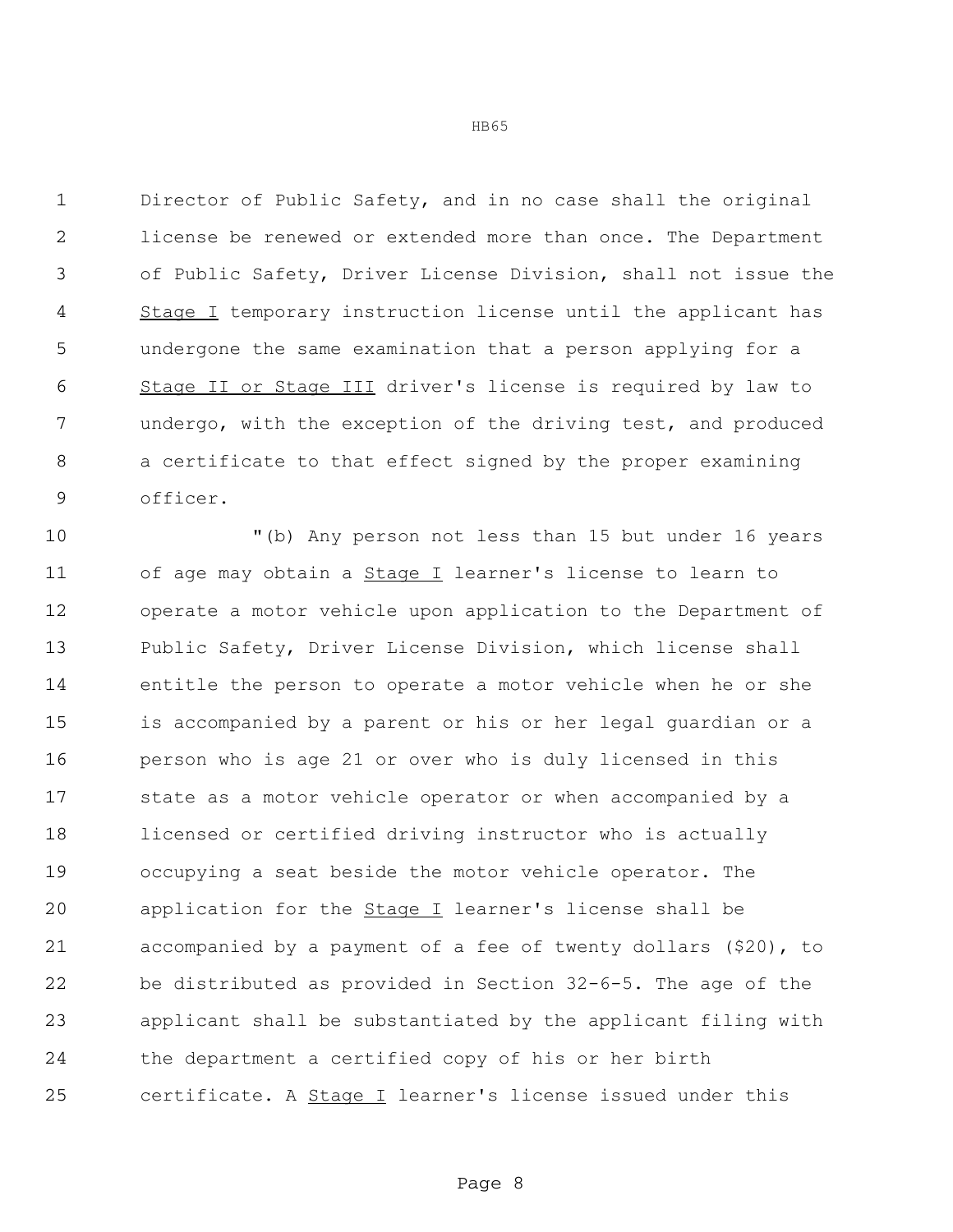subsection shall be in such form as the Director of Public Safety may prescribe; it shall expire in four years; or when the holder subsequently applies for and receives a Stage II or Stage III driver's license. The Stage II or Stage III driver's license shall be issued for the remainder of the four year life of the learner's license at no additional fee, the certificate thereof shall be prima facie evidence that the license holder was 15 years of age or older on the date of its issuance. The license may be suspended or revoked in the same manner and for the same causes as a driver's license and may also be revoked for any violation of the terms and conditions on which it was issued. The Department of Public Safety, Driver License Division, shall not issue such a license to any person until the applicant has undergone the same examination 15 that a person applying for a **Stage II or Stage III** driver's 16 license is required by law to undergo, with the exception of the driving test, and has produced a certificate to that effect signed by the proper examining officer."

 Section 2. As used in this act, the following words shall have the following meanings:

(1) STAGE I. A learner's permit.

 (2) STAGE II. A regular driver's license with restrictions based on age and the date of issuance.

(3) STAGE III. An unrestricted driver's license.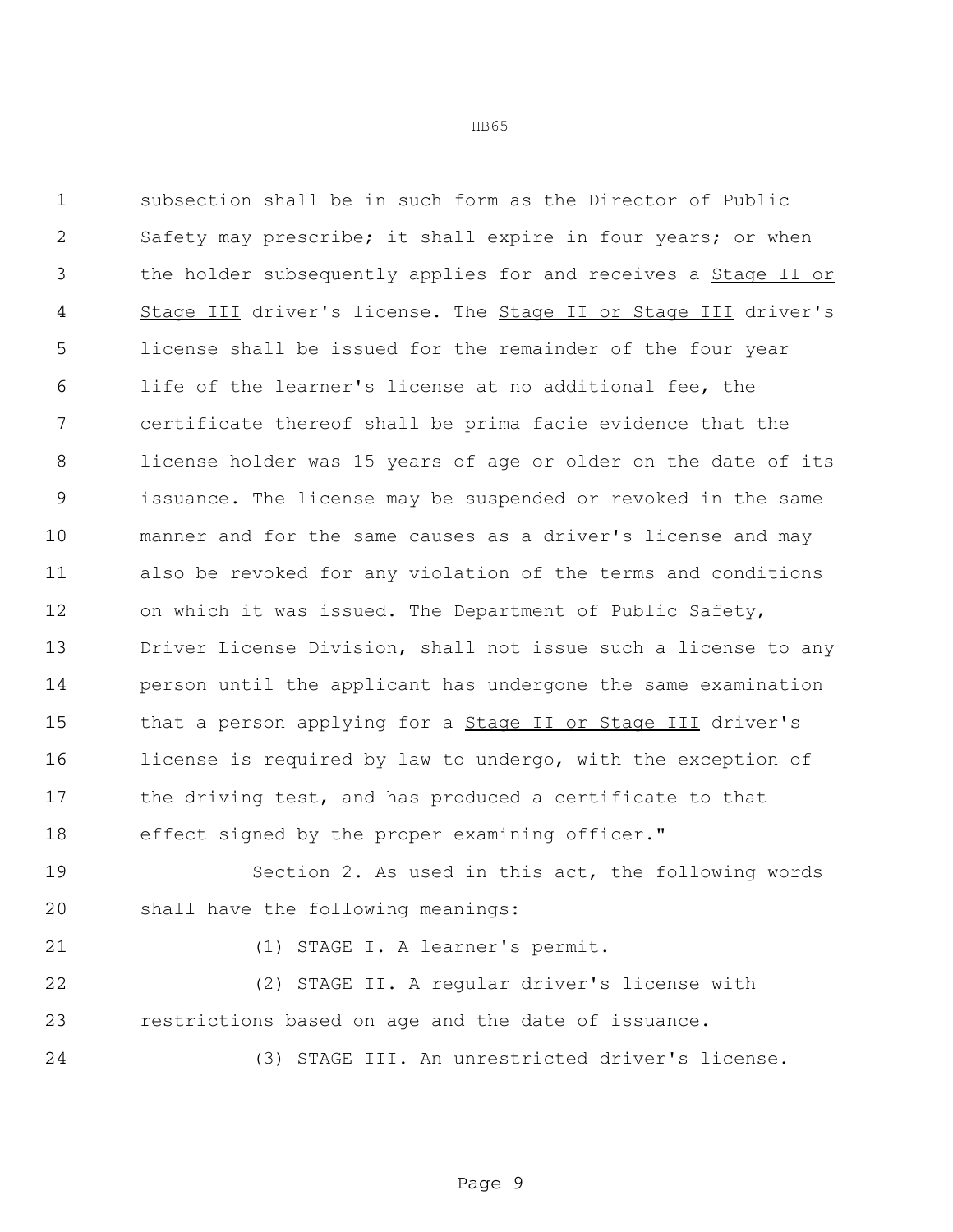Section 3. Although this bill would have as its purpose or effect the requirement of a new or increased expenditure of local funds, the bill is excluded from further requirements and application under Amendment 621, now appearing as Section 111.05 of the Official Recompilation of the Constitution of Alabama of 1901, as amended, because the bill defines a new crime or amends the definition of an existing crime.

 Section 4. This act shall become effective on the first day of the third month following its passage and approval by the Governor, or its otherwise becoming law.